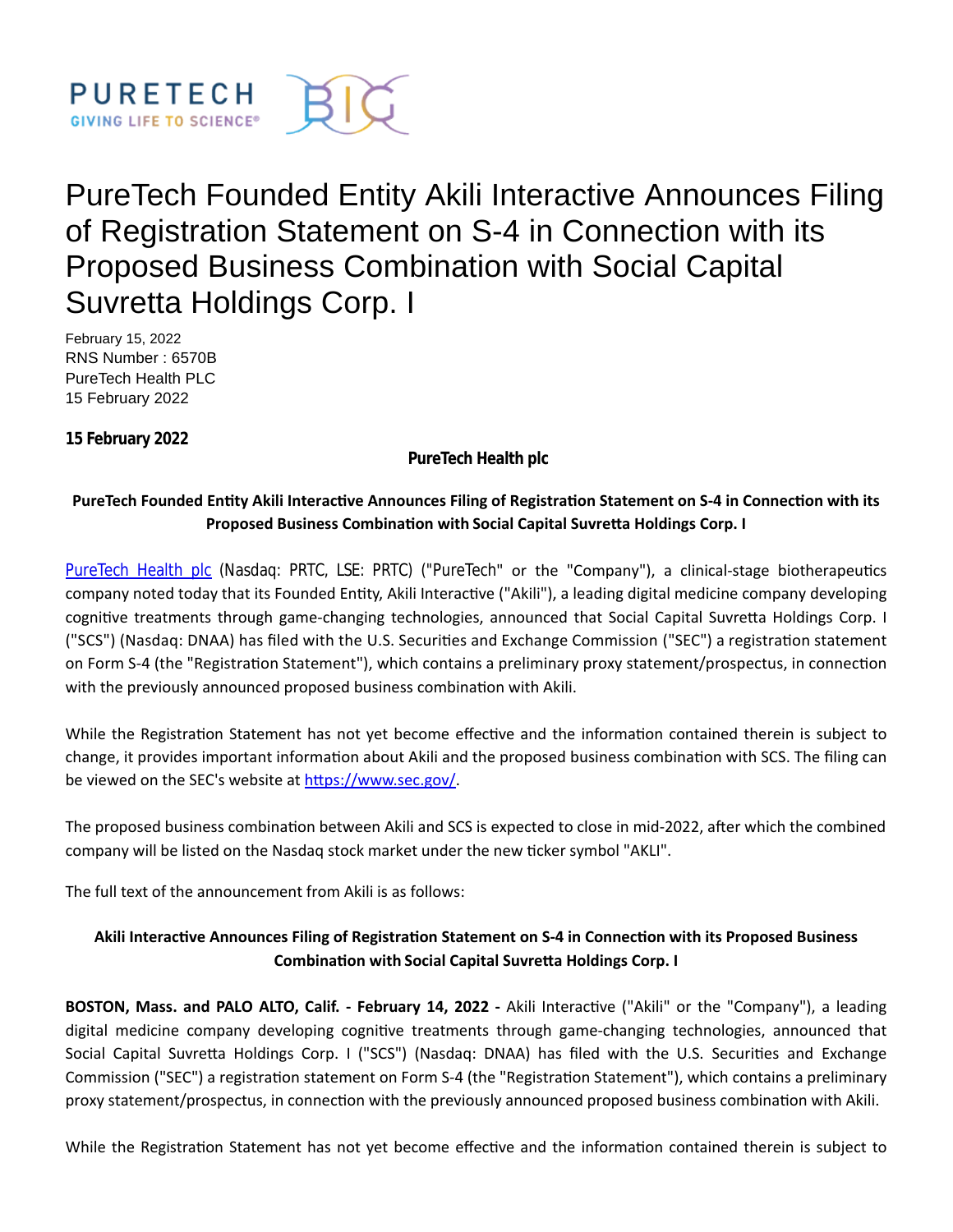change, it provides important information about Akili and the proposed business combination with SCS.

The proposed business combination between Akili and SCS is expected to close in mid-2022, after which the combined company will be listed on the Nasdaq stock market under the new ticker symbol "AKLI." For more information on the transaction, visit https://www.socialcapitalsuvrettaholdings.com/dnaa.

The filing can be viewed on the SEC's website at https://www.sec.gov/.

#### **About Akili**

Akili is pioneering the development of cognitive treatments through game-changing technologies. Our approach of leveraging technologies designed to directly target the brain establishes a new category of medicine-medicine that is validated through clinical trials like a drug or medical device, but experienced like entertainment. Akili's platform is powered by proprietary therapeutic engines designed to target cognitive impairment at its source in the brain, informed by decades of research and validated through rigorous clinical programs. Driven by Akili's belief that effective medicine can also be fun and engaging, Akili's products are delivered through captivating action video game experiences. For more information, please visit www.akiliinteractive.com.

# **About Social Capital**

At Social Capital, we make big bets on transformational ideas, technology, and people. We strategically invest in smart, profit-minded opportunities and forward-thinking social investments that have the potential to shape a better future. We do this from a balance sheet of permanent capital to support entrepreneurship at all stages. This allows us more flexibility to double down on our convictions, without the limitations of traditional fund structures, and gives founders the runway and resources necessary to succeed. We believe in the outsized potential of for-profit businesses to drive impact in the world. We aim to set a new standard for what capitalism can be. To learn more about Social Capital, visit https://www.socialcapital.com/.

# **About Social Capital SuvreƩa Holdings Corp I**

Social Capital Suvretta Holdings Corp. I is led by Chamath Palihapitiya and Kishen Mehta and is a blank check company formed for the purpose of effecting a merger, amalgamation, share exchange, asset acquisition, share purchase, reorganization or similar business combination with one or more businesses. The company is focused on businesses operating in the biotechnology industry and within the neurology subsector. To learn more about Social Capital Suvretta Holdings, visit https://www.socialcapitalsuvrettaholdings.com/.

#### **AddiƟonal InformaƟon and Where to Find It**

In connection with the proposed transaction, SCS filed a registration statement on Form S-4 (as amended, the "Registration Statement") with the SEC on February 14, 2022, which includes a preliminary prospectus and proxy statement of SCS, referred to as a proxy statement/prospectus. The Registration Statement has not yet become effective. When available, a final proxy statement/prospectus will be sent to all SCS shareholders. SCS will also file other documents regarding the proposed transaction with the SEC. SHAREHOLDERS OF SCS ARE ADVISED TO READ THE REGISTRATION STATEMENT, THE PROXY STATEMENT/PROSPECTUS AND ALL OTHER RELEVANT DOCUMENTS FILED OR THAT WILL BE FILED WITH THE SEC IN CONNECTION WITH THE PROPOSED TRANSACTION AS THEY BECOME AVAILABLE BECAUSE THEY WILL CONTAIN IMPORTANT INFORMATION. Shareholders will be able to obtain free copies of the RegistraƟon Statement, the proxy statement/prospectus and all other relevant documents filed or that will be filed with the SEC by SCS (when available) through the website maintained by the SEC at http://www.sec.gov.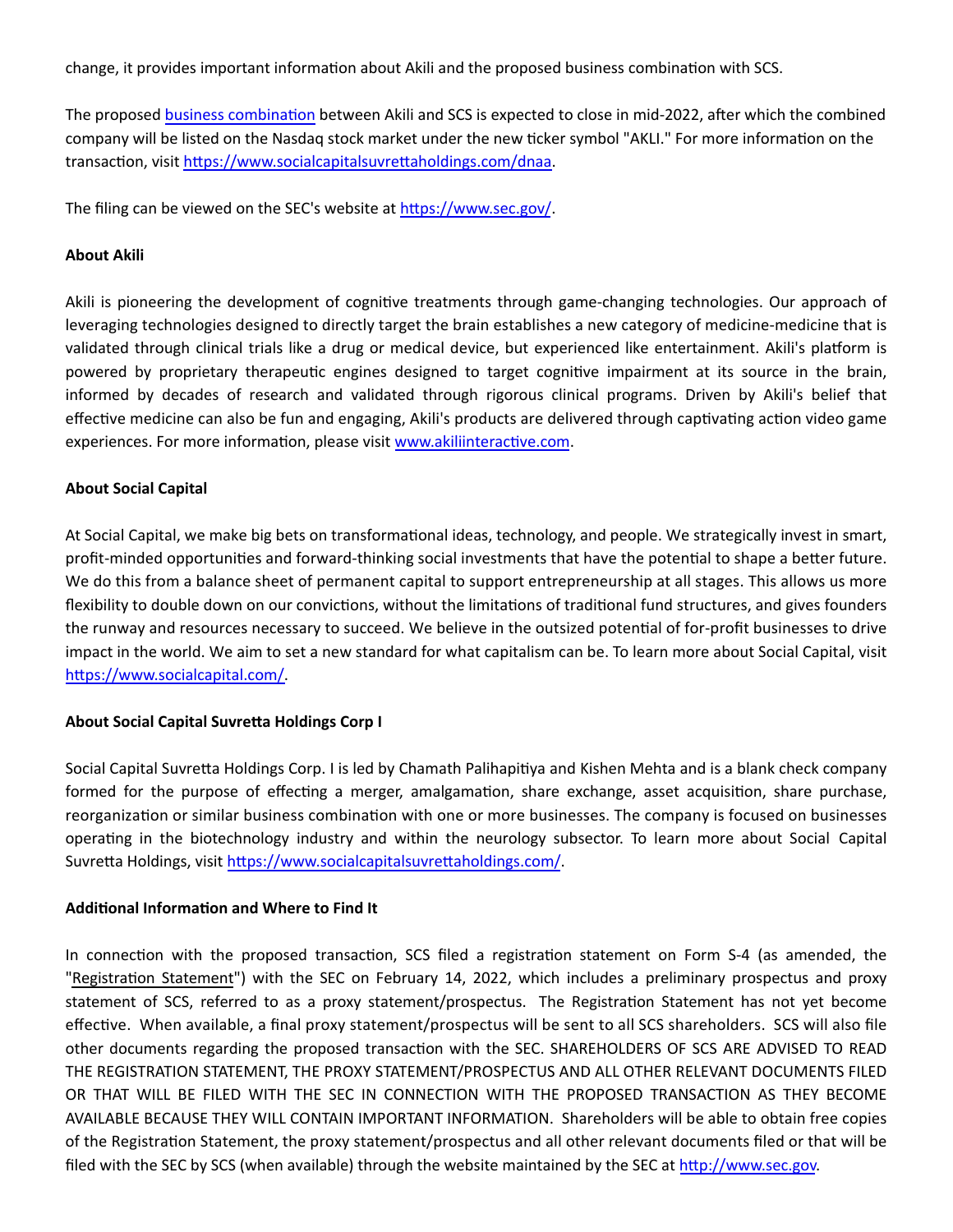The documents filed by SCS with the SEC also may be obtained free of charge at SCS's website at https://socialcapitalsuvrettaholdings.com/dnaa or upon written request to 2850 W. Horizon Ridge Parkway, Suite 200, Henderson, NV 89052.

# **Participants in the Solicitation**

SCS and Akili and their respective directors and executive officers may be deemed to be participants in the solicitation of proxies from SCS's shareholders in connection with the proposed transaction. A list of the names of such directors and executive officers and information regarding their interests in the proposed transaction between Akili and SCS are contained in the proxy statement/prospectus. You may obtain free copies of these documents as described in the preceding paragraph.

# **No Offer or Solicitation**

This communication shall not constitute a solicitation of a proxy, consent or authorization with respect to any securities or in respect of the proposed transaction. This communication shall not constitute an offer to sell or the solicitation of an offer to buy any securities, nor shall there be any sale of securities in any states or jurisdictions in which such offer, solicitation or sale would be unlawful prior to registration or qualification under the securities laws of such state or jurisdiction. No offering of securities shall be made except by means of a prospectus meeting the requirements of Section 10 of the Securities Act or an exemption therefrom. This press release may be deemed to be solicitation material in respect of the proposed transactions contemplated by the proposed business combination between Akili and SCS.

# **Forward-Looking Statements**

This communication may contain certain forward-looking statements within the meaning of the federal securities laws with respect to the proposed transaction between Akili and SCS. These forward-looking statements generally are identified by the words "believe," "project," "expect," "anticipate," "estimate," "intend," "strategy," "future," "opportunity," "plan," "may," "should," "will," "would," "will be," "will continue," "will likely result," and similar expressions. Forward-looking statements are predictions, projections and other statements about future events that are based on current expectations and assumptions and, as a result, are subject to risks and uncertainties. Many factors could cause actual future events to differ materially from the forward-looking statements in this communication, including but not limited to: (i) the risk that the proposed transaction may not be completed in a timely manner or at all, which may adversely affect the price of SCS's securities, (ii) the risk that the proposed transaction may not be completed by SCS's business combination deadline and the potential failure to obtain an extension of the business combination deadline if sought by SCS, (iii) the failure to satisfy the conditions to the consummation of the proposed transaction, including the adoption of the Merger Agreement by the shareholders of SCS and the satisfaction of the minimum cash condition, (iv) the lack of a third party valuation in determining whether or not to pursue the proposed transaction, (v) the inability to complete the PIPE Investment, (vi) the occurrence of any event, change or other circumstance that could give rise to the termination of the Merger Agreement, (vii) the effect of the announcement or pendency of the transaction on Akili's business relationships, operating results, and business generally, (viii) risks that the proposed transaction disrupts current plans and operations of Akili or diverts management's attention from Akili's ongoing business operations and potential difficulties in Akili employee retention as a result of the announcement and consummation of the proposed transaction, (ix) the outcome of any legal proceedings that may be instituted against Akili or against SCS related to the Merger Agreement or the proposed transaction, (x) the ability to maintain the listing of SCS's securities on a national securities exchange, (xi) the price of SCS's securities may be volatile due to a variety of factors, including changes in the competitive and highly regulated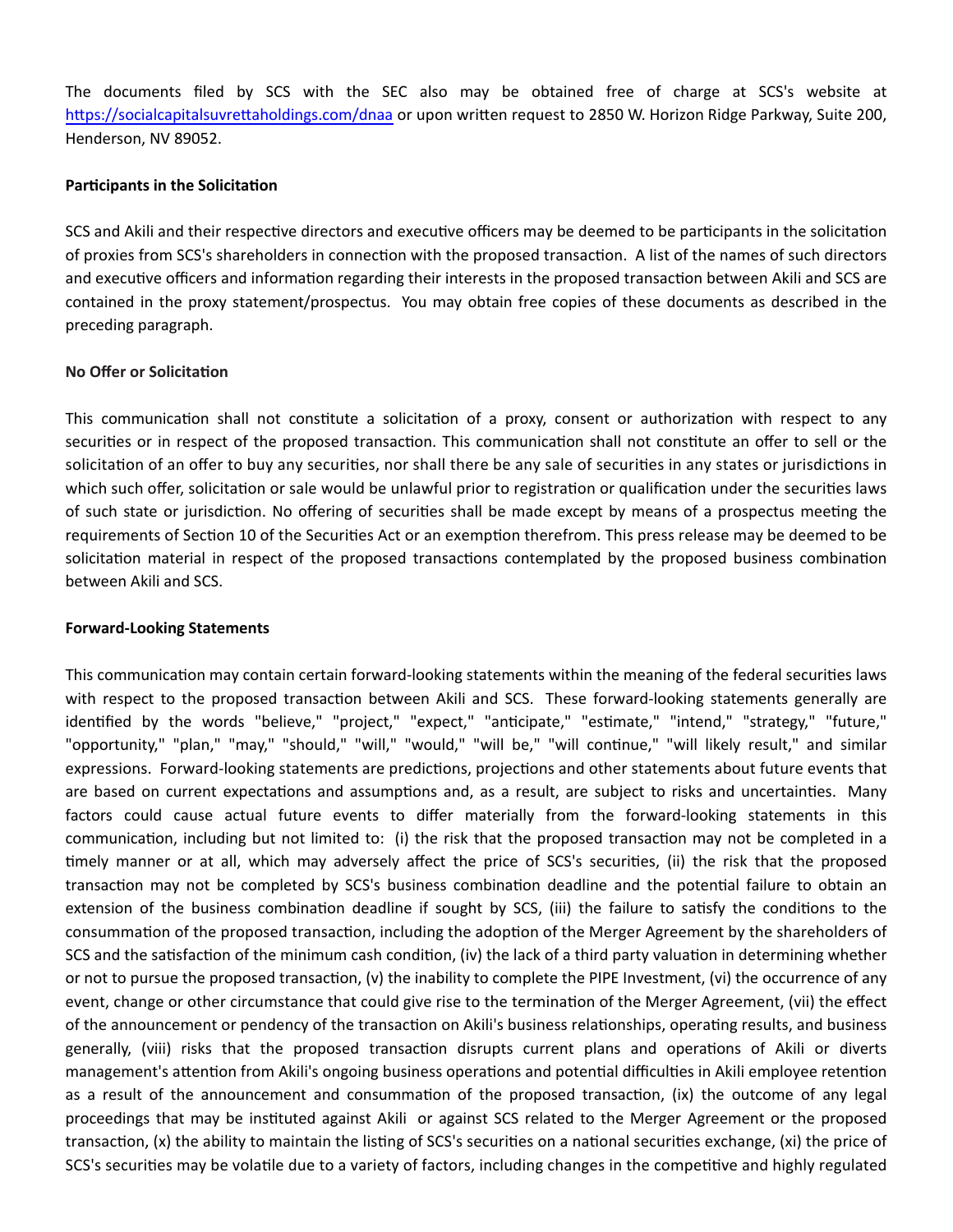industries in which SCS plans to operate or Akili operates, variations in operating performance across competitors, changes in laws and regulations affecting SCS's or Akili's business, and changes in the combined capital structure, (xii) the ability to implement business plans, forecasts, and other expectations after the completion of the proposed transaction, and identify and realize additional opportunities, (xiii) the ability of Akili to successfully commercialize EndeavorRx® and continue to advance its clinical development pipeline, (xiv) the ability to recognize the anticipated benefits of the proposed transaction, which may be affected by, among other things, competition, the ability of the combined company to grow and manage growth profitably, maintain relationships with customers and suppliers and retain its management and key employees, (xv) the evolution of the markets in which Akili competes, (xvi) the ability of Akili to defend its intellectual property and satisfy regulatory requirements, (xvii) the costs related to the proposed transaction, (xviii) the impact of the COVID-19 pandemic on Akili's business, (xix) Akili's expectations regarding its market opportunities and (xx) the risk of downturns and a changing regulatory landscape in the highly competitive industry in which Akili operates. The foregoing list of factors is not exhaustive. You should carefully consider the foregoing factors and the other risks and uncertainties described in the "Risk Factors" section of SCS's registration on Form S-1 (File Nos. 333-256723 and 333-257543), SCS's quarterly report on Form 10-Q for the quarter ended September 30, 2021 filed with the SEC on November 15, 2021, the Registration Statement on Form S-4, including those under "Risk Factors" therein, and other documents filed by SCS from time to time with the SEC. These filings identify and address other important risks and uncertainties that could cause actual events and results to differ materially from those contained in the forward-looking statements. Forward-looking statements speak only as of the date they are made. Readers are cautioned not to put undue reliance on forward-looking statements, and Akili and SCS assume no obligation and do not intend to update or revise these forward-looking statements, whether as a result of new information, future events, or otherwise. Neither Akili nor SCS gives any assurance that either Akili or SCS, or the combined company, will achieve its expectations.

#### **About PureTech Health**

PureTech is a clinical-stage biotherapeutics company dedicated to discovering, developing and commercializing highly differentiated medicines for devastating diseases, including inflammatory, fibrotic and immunological conditions, intractable cancers, lymphatic and gastrointestinal diseases and neurological and neuropsychological disorders, among others. The Company has created a broad and deep pipeline through the expertise of its experienced research and development team and its extensive network of scientists, clinicians and industry leaders. This pipeline, which is being advanced both internally and through PureTech's Founded Entities, is comprised of 25 therapeutics and therapeutic candidates, including two that have received both U.S. FDA clearance and European marketing authorization, as of the date of PureTech's most recently filed Half Year Report and corresponding Form 6-K. All of the underlying programs and platforms that resulted in this pipeline of therapeutic candidates were initially identified or discovered and then advanced by the PureTech team through key validation points based on the Company's unique insights into the biology of the brain, immune and gut, or BIG, systems and the interface between those systems, referred to as the BIG Axis.

For more information, visit [www.puretechhealth.com o](http://www.puretechhealth.com/)r connect with us on Twitter @puretechh.

#### **CauƟonary Note Regarding Forward-Looking Statements**

This press release contains statements that are or may be forward-looking statements within the meaning of the Private Securities Litigation Reform Act of 1995. All statements contained in this press release that do not relate to matters of historical fact should be considered forward-looking statements, including without limitation those statements that relate to expectations regarding Akili's merger with Social Capital Suvretta Holdings Corp. I (Nasdaq: DNAA) or matters related thereto, including expectations regarding the completion of the transaction and potential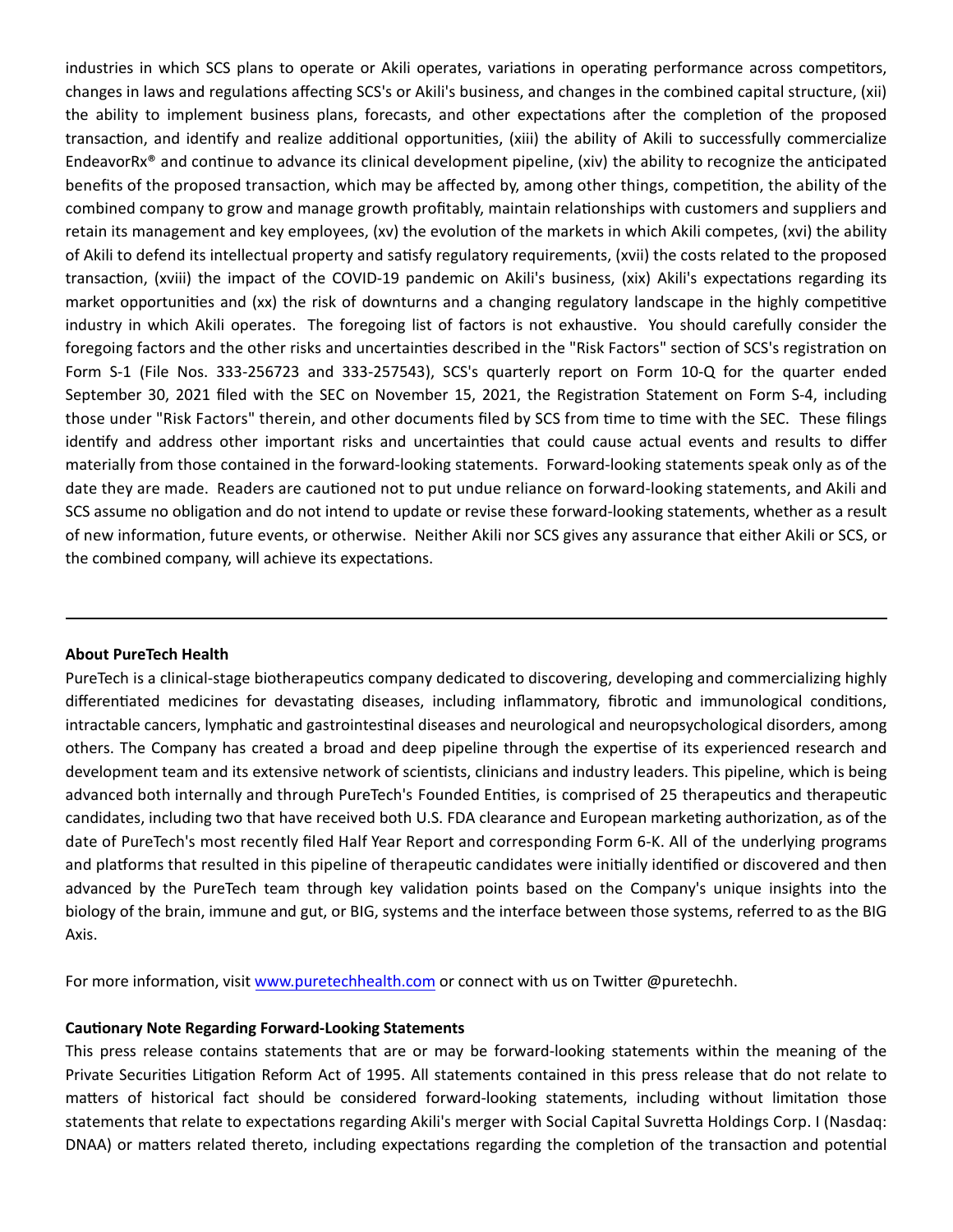timing for the same, expectations with respect to Akili's future prospects, development plans, and strategies, the competitive environment in which Akili operates, PureTech's mechanisms for value generation, and PureTech's future prospects, value drivers, development plans, and strategies. The forward-looking statements are based on current expectations and are subject to known and unknown risks, uncertainties and other important factors that could cause actual results, performance and achievements to differ materially from current expectations, including, but not limited to, those risks, uncertainties and other important factors described under the caption "Risk Factors" in our Annual Report on Form 20-F for the year ended December 31, 2020 filed with the SEC and in our other regulatory filings. These forward-looking statements are based on assumptions regarding the present and future business strategies of the Company and the environment in which it will operate in the future. Each forward-looking statement speaks only as at the date of this press release. Except as required by law and regulatory requirements, we disclaim any obligation to update or revise these forward-looking statements, whether as a result of new information, future events or otherwise.

**Contact: PureTech** Public Relations [publicrelaƟons@puretechealth.com](mailto:publicrelations@puretechealth.com) Investor RelaƟons [IR@puretechhealth.com](mailto:IR@puretechhealth.com)

**EU Media** Ben Atwell, Rob Winder +44 (0) 20 3727 1000 ben.atwell@FTIconsulting.com

**U.S. Media** Nichole Sarkis +1 774 278 8273 nichole@tenbridgecommunications.com

This information is provided by Reach, the non-regulatory press release distribution service of RNS, part of the London Stock Exchange. Terms and conditions relating to the use and distribution of this information may apply. For further information, please contact [rns@lseg.com o](mailto:rns@lseg.com)r visit [www.rns.com.](http://www.rns.com/)

Reach is a non-regulatory news service. By using this service an issuer is confirming that the information contained within this announcement is of a non-regulatory nature. Reach announcements are identified with an orange label and the word "Reach" in the source column of the News Explorer pages of London Stock Exchange's website so that they are distinguished from the RNS UK regulatory service. Other vendors subscribing for Reach press releases may use a different method to distinguish Reach announcements from UK regulatory news.

RNS may use your IP address to confirm compliance with the terms and conditions, to analyse how you engage with the information contained in this communication, and to share such analysis on an anonymised basis with others as part of our commercial services. For further information about how RNS and the London Stock Exchange use the personal data you provide us, please see our [Privacy Policy.](https://www.lseg.com/privacy-and-cookie-policy)